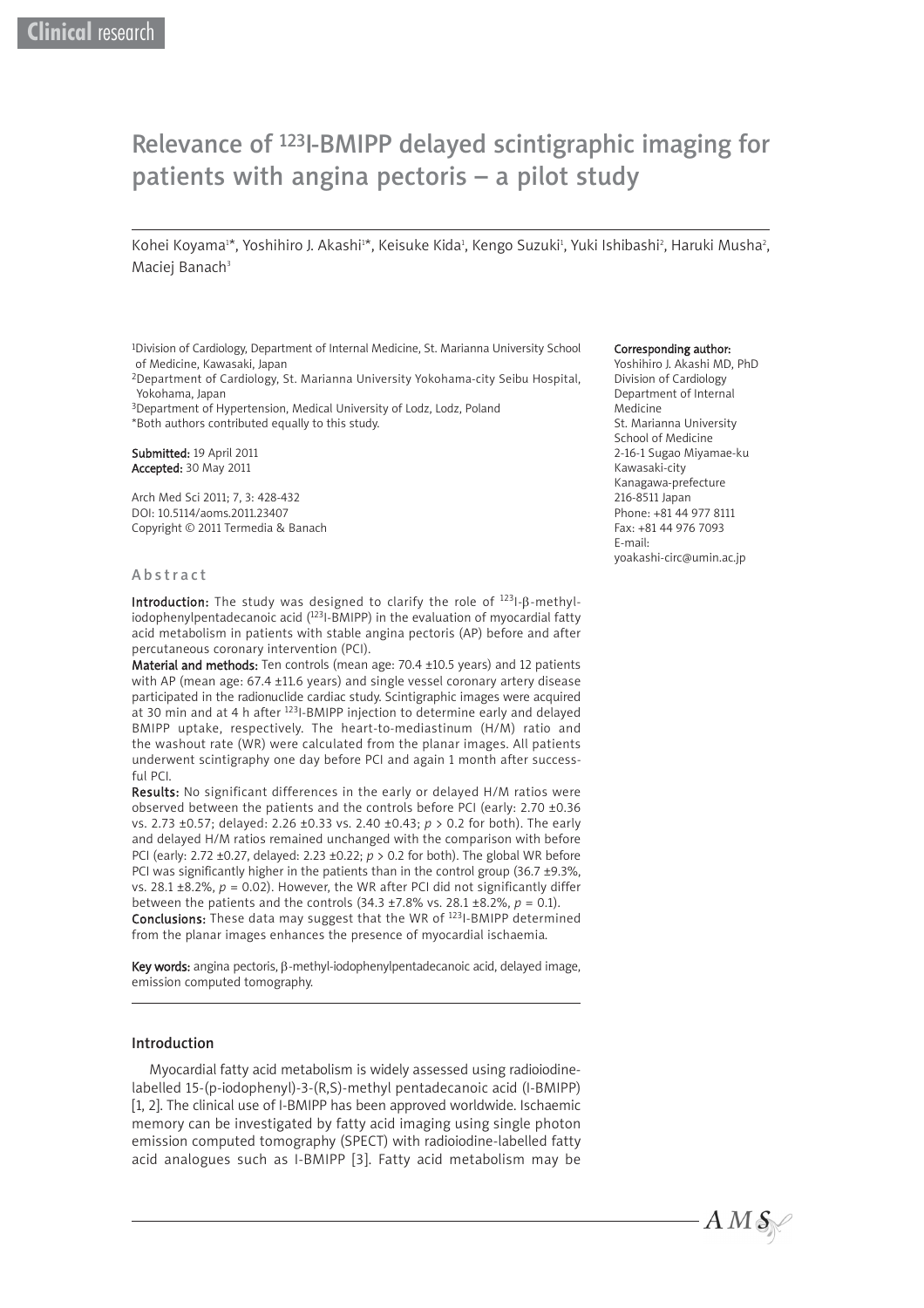suppressed for a prolonged period after an ischaemic episode and I-BMIPP imaging can visualize regional metabolic defects [4]. Basic kinetics and clinical implications have also been extensively investigated using I-BMIPP [5-9]. Thus, SPECT using I-BMIPP is clinically useful to diagnose myocardial ischaemia and to assess the prognosis of previous myocardial infarction [6] even in patients with angina pectoris (AP) [7, 10]. A recent study has identified I-BMIPP as a useful tracer for defining regional ischaemic memory in patients with exercise-induced myocardial ischaemia [3]. Our previous study also suggested that 123I-β-methyliodophenylpentadecanoic acid (123I-BMIPP) myocar dial scintigraphy is a useful tool to predict masked myocardial disease [8]. However, no studies have fully investigated the effectiveness of radioisotopic 123I-BMIPP in the evaluation of myocardial fatty acid metabolism in patients with stable AP after percutaneous coronary intervention (PCI). The present study aims to clarify the value of determining fatty acid metabolism using 123I-BMIPP in such patients before and after PCI.

# Material and methods

# Subjects

This study included 12 patients with AP (mean age of 67.4 ±11.6 years) who underwent myocardial 123I-BMIPP imaging and 10 healthy controls (mean age of 70.0 ±9.5 years). Coronary angiography confirmed AP in the 12 patients, all of whom had single vessel coronary artery disease. Of these, eight had AP in the left descending coronary artery, and two each had AP in the left circumflex and right coronary arteries respectively. The mean score of disease severity was 2.1 ±0.7 according to the Canadian Cardiovascular Society (CCS) classification [11]. None of the patients had unstable AP, and all of them met the diagnostic criteria for ischaemia in initial exercise stress testing. None had a history of myocardial infarction or coronary intervention. All patients were prescribed with anti-platelet medication and seven of them were also under statin therapy to control dyslipidaemia.

The healthy controls underwent symptomlimited exercise stress testing to confirm that they were free of ischaemic heart disease. All controls achieved their target heart rates in sinus rhythm without ischaemic ST-T changes or any complaints. None of them had a history of cardiac disease or any other extant medical conditions except hyperlipidaemia. Cardiac function was assessed in the controls by two-dimensional echocardiography (SONOS-2500, Hewlett-Packard Co., MA, USA) to exclude the possibility of having major heart disease before the stress test.

#### Blood examination

Venous blood (5 ml) was collected from the antecubital vein of each participant immediately before the scintigraphic study to measure levels of plasma brain natriuretic peptide (BNP). The blood samples were immediately cooled on ice in polypropylene tubes containing 4.5 mg of EDTA-2Na, and then plasma samples separated by centrifugation at 3,000 rpm for 10 min at 4°C were stored frozen at –70°C. Plasma BNP concentrations were measured using an immunoradiometric assay with two monoclonal antibodies.

### 123I-BMIPP myocardial scintigraphy

We acquired SPECT images at 30 min (early) and at 4 h (delayed) after 123I-BMIPP (111MBq; Nihon Medi-physics Co. Ltd., Tokyo, Japan) was injected into the left antecubital vein to determine uptake. The heart-to-mediastinum (H/M) ratio and the washout rate (WR) were calculated from the planar images.

Anterior and lateral planar images were acquired for 90 s before the SPECT study using a gamma camera with a low-energy, generalpurpose collimator and a 256 × 256 matrix. We acquired BMIPP images using a double-head gamma camera (E.CAM duet, Toshiba Medical, Tokyo, Japan) with a low-energy, general-purpose collimator. Two detectors (2 × 180°) acquired 60 views for 19 s in 6° steps using a 64 × 64 matrix. The energy window of  $^{123}$ I was centred at 160 keV ±10%. Transaxial images were reconstructed after filtered back projection using a Butterworth filter (order, 8; cut-off frequency, 0.27 cycles/cm). Coronal slices were generated after reorienting the axes. Standard electrocardiography gated images were acquired over 64 steps in 19 s per step in the step-acquisition mode in the R-R interval and divided into 16 frames. Tracer uptake was assessed by creating non-gated early images from the sum of all gated images obtained in the standard-acquisition mode.

All patients underwent scintigraphy 1 day before, and again at 1 month after successful PCI. Coronary angiography confirmed successful revascularization at 3 months after PCI. The controls were also assessed by scintigraphy.

## Data analysis

Regions of interest (ROIs) were drawn over the entire heart and upper mediastinum in the planar images. The H/M ratio and global WR of 123I-BMIPP were calculated based on the ROIs as follows:

H/M = mean pixel count of cardiac ROI/mean pixel count of mediastinal ROI; WR  $(\%) = [$ (mean early cardiac pixel count – mean delayed cardiac pixel count)/mean early cardiac pixel count]  $\times$  100.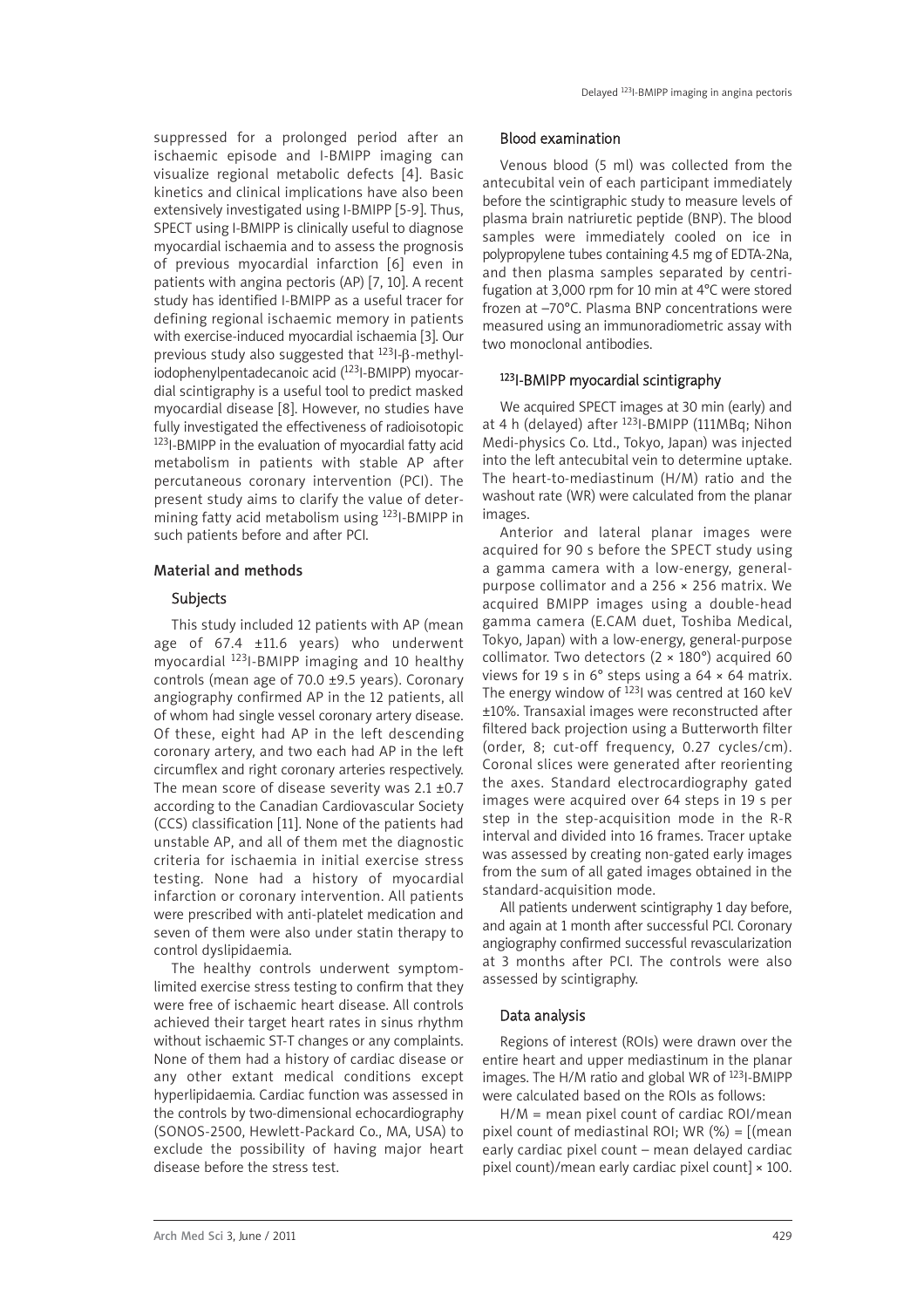| Table I. Subjects' background |  |
|-------------------------------|--|
|-------------------------------|--|

|                    | АP             | Control       |
|--------------------|----------------|---------------|
| Patients No.       | 12             | 10            |
| Age [years]        | $67.4 + 11.6$  | $70.0 + 9.5$  |
| Male/female        | 9/4            | 5/6           |
| Culprit            |                |               |
| LAD (cases)        | 8              |               |
| LCX (cases)        | $\overline{2}$ |               |
| RCA (cases)        | $\overline{2}$ |               |
| CCS class          | $2.1 \pm 0.7$  |               |
| LVEF by QGS (%)    | $64.0 + 13.7$  | $70.4 + 10.5$ |
| BNP [pg/ml]        | $55.1 + 21.0$  | $26.5 + 15.4$ |
| <b>Medications</b> |                |               |
| Anti-platelet      | 12             |               |
| ACE-I              | 1              |               |
| ARB                | $\overline{2}$ |               |
| $\beta$ -blockade  | $\overline{4}$ |               |
| Ca-blockade        | 3              |               |
| Nitroglycerin      | 5              |               |
| Statin             | 7              | 3             |

*AP – angina pectoris, LAD – left anterior descending, LCX – left circumflex, RCA – right coronary artery, CCS – Canadian Cardiovascular Society, LVEF – left ventricular ejection fraction, QGS – quantitive gated SPECT, BNP – brain natriuretic peptide, ACE-I – angiotensin converting enzyme inhibitor, ARB – angiotensin receptor blockade, Ca – calcium. Some values are expressed as mean ± SD*

Background and time decay were not corrected to calculate the WR.

After a SPECT image was acquired and reconstructed, the left ventricular (LV) myocardium was divided into 17 segments as recommended [12] and then segment defects were scored as 0 (normal), 1 (slightly reduced), 2 (mildly reduced), 3 (severely reduced) and 4 (absent). The total defect score (TDS) was defined as the sum of the segment defect scores for each participant.

Ventricular edges and LV ejection fraction (LVEF), LV end-diastolic volume (LVEDV) and LV end-systolic volume (LVESV) were evaluated using quantitative gated SPECT (QGS) software (Cedars-Sinai Medical Center, Los Angeles, CA). The algorithm for determining edges and calculating volume has been described previously [13].

# Ethics

The study protocol consisting of blood tests, echocardiography, an exercise stress test, cardiac catheterization, and a BMIPP radionuclide study proceeded in accordance with the ethical principles established in the Declaration of Helsinki. The Human Investigation Committee of St. Marianna University School of Medicine approved the study

protocol. The nature and purpose of the study and involved risks were fully explained to all participants who then provided written informed consent to participate in all procedures associated with the study before enrolment.

### Statistical analysis

Results are expressed as means ± SD. The significance of differences between the patients with AP and the controls was analysed using an unpaired *t* test. Differences before and after PCI were analysed and the parameters of early and delayed data in the same individual were compared using a paired *t* test. A *p* value of < 0.05 was considered statistically significant.

#### Results

# Baseline characteristics

Table I shows the clinical characteristics of the patients and controls. Age did not significantly differ between the two groups ( $p > 0.2$ ). The QGS data uncovered no significant differences in LVEF between patients before PCI and the controls (64.0 ±13.7% vs. 70.4 ±10.5%, *p* > 0.2). The plasma BNP concentration significantly differed between patients with AP before PCI and the controls (55.1 ±21.0 pg/ml vs. 26.5 ±15.4 pg/ml, *p* = 0.0018). All patients were medicated with 100 mg of aspirin per day. Seven of the patients and 3 controls were prescribed with statins to reduce serum cholesterol concentrations.

# BMIPP scintigraphic study

# SPECT images

The early and delayed TDSs in the controls were 1.2 ±0.5 and 2.1 ±0.5, respectively. Successful PCI decreased the early TDS from 5.5 ±1.8 to 2.8 ±1.1 in the patients ( $p < 0.001$ ). Moreover, the delayed TDS in the patients significantly decreased from  $7.5 \pm 1.7$ to 5.3 ±1.8 after PCI (*p* < 0.001).

The early TDSs were significantly higher before and after PCI in the patients than in the controls (before PCI, *p* < 0.001; after PCI, *p* = 0.004). The delayed TDSs in the patients before and after PCI were also higher than delayed TDSs in the controls  $(p < 0.001$  for both groups).

There were no significant differences in LVEDV (controls 44.6 ±14.5 ml; before PCI 51.4 ±12.3 ml; after PCI 53.0 ±16.0 ml), LVESV (controls 14.3 ±8.6 ml; before PCI 19.3 ±9.2 ml; after PCI 21.5 ±12.1 ml) or LVEF (controls 70.4 ±10.5%; before PCI 64.0 ±13.7%; after PCI 62.3 ±13.4%) between the controls and patients before and after PCI (all *p* > 0.2; Figure 1 top).

#### Planar images

The early and delayed H/M ratios did not significantly differ between the patients before PCI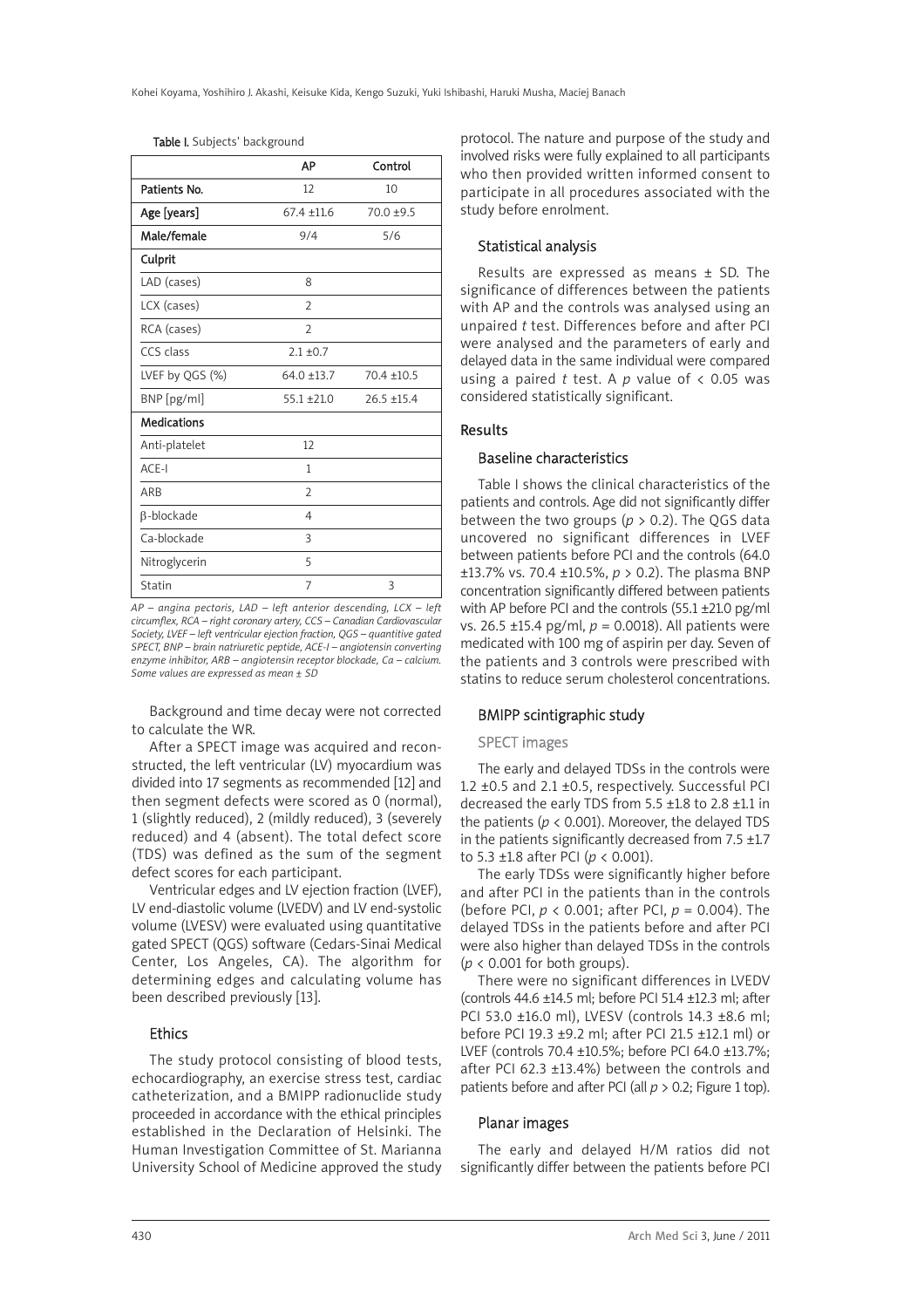

Figure 1. Quantitative gated single photon emission computed tomography findings. Top: Parameters in controls, before and after PCI\*. There were no significant differences in LVEDV (44.6 ±14.5 ml, 51.4 ±12.3 ml and 53.0 ±16.0 ml, respectively), LVESV (14.3 ±8.6 ml, 19.3 ±9.2 ml and 21.5 ±12.1 ml, respectively) or LVEF (70.4 ±10.5%, 64.0 ±13.7%, 62.3 ±13.4%, respectively). Bottom: Planar image shows no significant differences in early or delayed H/M ratios between patients with AP before PCI and controls (early 2.70 ±0.36 vs. 2.73 ±0.57; delayed 2.26 ±0.33 vs. 2.40 ±0.43, all *p* > 0.2). Early and delayed H/M ratios after PCI remained unchanged compared with those before PCI (early 2.72 ±0.27; delayed 2.23 ±0.22, all *p* > 0.2). Global WR before PCI was significantly higher in patients than in controls (36.7 ±9.3% vs. 28.1  $\pm$ 8.2%,  $p = 0.025$ ). However, WR after PCI did not significantly differ between the AP patients and the controls (34.3 ±7.8% vs. 28.1 ±8.2%, *p* = 0.10)

*\*All abbreviations are explained in the text of the manuscript*

and the controls (early 2.70 ±0.36 vs. 2.73 ±0.57; delayed 2.26 ±0.33 vs. 2.40 ±0.43, all *p* > 0.2) and remained unchanged after PCI compared with those before PCI (early 2.72 ±0.27; delayed 2.23  $\pm$ 0.22, all  $p > 0.2$ ). The global WR before PCI was significantly higher in the patients than in the controls (36.7 ±9.3% vs. 28.1 ±8.2%, *p* = 0.025), whereas the WR after PCI did not significantly differ between them (34.3 ±7.8% vs. 28.1 ±8.2%, *p* = 0.10; Figure 1 bottom).

# Discussion

The present study discovered that the global WR of BMIPP in the myocardium was accelerated in patients with stable AP before PCI but did not differ from control values after successful PCI.

The significance of BMIPP myocardial WR remains a matter of debate. We previously showed that an accelerated BMIPP WR indicated myocardial disease [8]. The WR of BMIPP could not fully discriminate full from partial BMIPP β-oxidation in the myocardium, although one study demonstrated that BMIPP washout and back-diffusion significantly increase in patients with heart failure [14]. The present study included only patients with stable AP,

and the WR of BMIPP might be accelerated even more in patients with unstable AP. The β-methyl side-branch of BMIPP prolongs BMIPP accumulation in the myocardium through impeding β-oxidation [1]. Actual myocardial fatty acid disorders might have been reflected more accurately by delayed than by early uptake in the present study, because of the slow myocardial clearance of BMIPP. Mitochondrial fatty acid metabolism might be inhibited in patients with AP and myocardial ischaemia. Thus, the delayed H/M ratios did not significantly differ between patients with AP after PCI and the controls. Our previous study demonstrated lower BMIPP uptake in patients with heart failure than with AP [8]. This is attributed to a myocardial energy deficiency in the failing heart [9].

Stress tests can be restricted in elderly patients with orthopaedic disease and in those with bronchial asthma. The administration of contrast media can induce nephropathy in patients with chronic kidney disease which is often fatal [15, 16]. However, myocardial ischaemia can be identified by BMIPP image acquisition even in planar images, without the need for stress tests. The non-invasive aspect of BMIPP imaging is important for evaluating the effect of catheter revascularization in patients